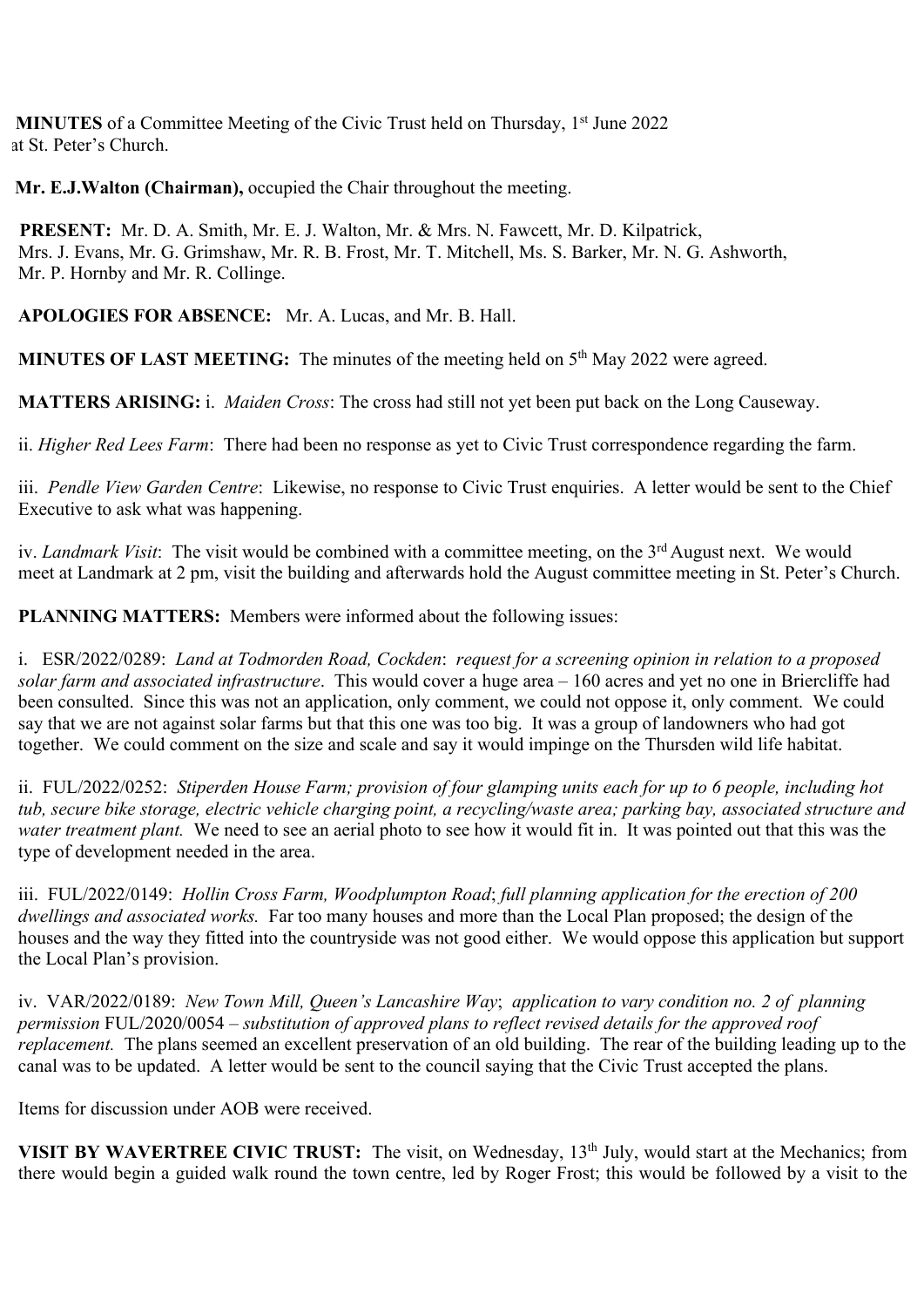Visitor Centre where Brian Hall would speak about the Weavers' Triangle. In the afternoon the party would go to Queen Street Mill. There would need to be further communication with Wavertree but this was at present difficult because people were on holiday.

**ARRANGEMENTS FOR CT AWARDS:** Finsley Wharf was suggested as a location to hold the event. Roger Frost would enquire and report back. It was suggested that the town hall might also be available. A decision would be made at the next meeting.

On the question of Civic Trust blue plaques, Roger Frost reported that the name of Mr. Gregson, Padiham surveyor, had been suggested, also that of former Burnley M.P., Arthur Henderson, peace campaigner; the latter blue plaque would be placed on the town hall or other municipal building, and money for this plaque was available.

**TREES FOR BURNLEY:** In May, the group had been at Dunnockshaw fitting tree guards and the following Sunday they would be on the Long Causeway, opposite the wind farm, also fitting tree guards.

In her position as Treasurer, Mrs. Evans reported on the present financial situation of the Civic Trust.

**ANY OTHER BUSINESS:** i. *New Publication*: Mr. R. B. Frost reported that his *History of Burnley*, started in 1980, was now complete. At present he needed only to give it a final read through and provide an index.

ii. *Commemorative Tree*: Mr. Simon Goff, head of Green Spaces, had informed the Civic Trust that 600 trees had been planted at Jubilee Meadows to commemorate The Queen's Platinum Jubilee. Questions were asked as to how we could plant a single tree in a prominent position on behalf of Burnley Civic Trust.

## **DATE AND FORM OF NEXT MEETING: WEDNESDAY, 6th July 2022 at St. Peter's Church starting at 7 pm. At the start of the meeting, Mr. T. Mitchell would present his talk,** *Burnley from the Air, 1958 – 1964.*

## **CHAIRMAN**

## **Suggested Sites for Civic Trust Awards**

- 1. Mount Sion Church extension, Walk Mill, Cliviger- certificate
- 2. Padiham Road- Methodist Church certificate
- 3. Finsley Wharf plaque
- 4. Landmark (Former Grammar School), School Lane plaque
- 5. Waterloo Tavern deferred
- 6. Restoration of former Lowerhouse Methodist Chapel (Greenbrook Chapel)– certificate
- 7. Low Sym, Thursden certificate
- 8. Cliviger Village Hall certificate
- 9. Shuttleworth Farm, Briercliffe certificate
- 10. Wine Bar Yorkshire Street, end of Plumbe St. certificate
- 11. Restored Shedden Bridge letter

N.B. This list is not definitive. If you have any suggestions, please send them to myself at ramon37@talktalk.net and I will enter them on the list.